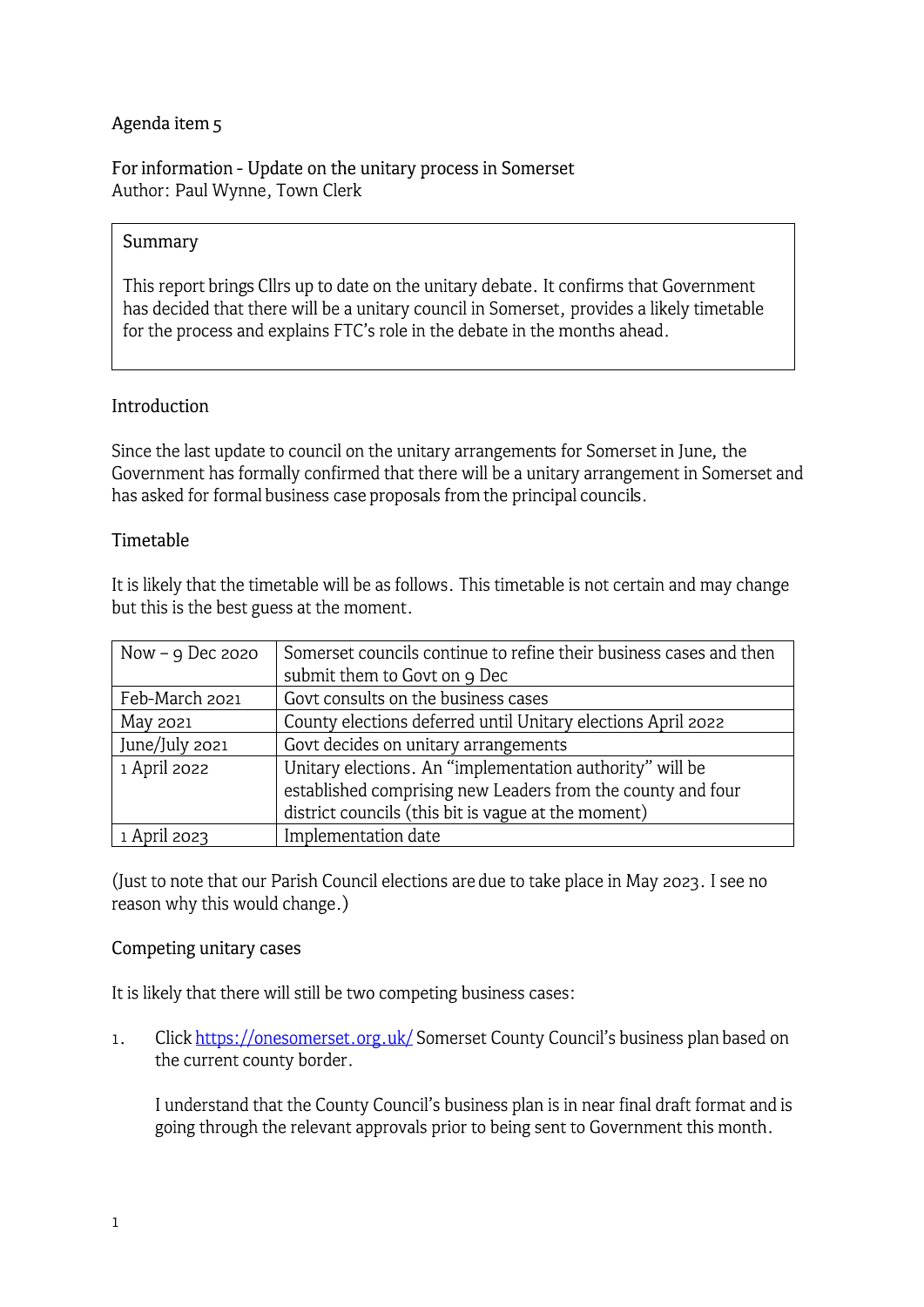2. Click http://www.strongersomerset.co.uk/case-for-change for the business plan from the four district councils in Somerset which proposes two unitaries: East and West Somerset. In the east it is proposed to merge Mendip and South Somerset.

The districts' proposed business plan is being consulted on at the time of writing and will then go through to the relevant approvals and will also be sent to Government this month. Kate Hellard is part of a *Stronger Somerset* group exploring how children and family support might develop.

### What we've achieved so far

Our policy, approved by Council in June, is that an active role of the parish sector and local communities should be embedded into new unitary structures. In order to achieve this, seven recommendations need to be incorporated into both the County Council's business case and the business case covering all four district councils.

The seven recommendations are:

- 1. A Charter for Somerset
- 2. Local Ownership and devolution
- 3. Localism and Solutions
- 4. Local Governance
- 5. Local Presence
- 6. Trust and Partnership
- 7. Parishes Working Together

June's report (with appendices) to Council explaining these recommendation in more detail is on our [website past meetings page](https://www.frometowncouncil.gov.uk/wp-content/uploads/2020/06/Agenda-item-3-For-decision-next-steps-on-LGR-1.pdf) .

This campaign has been successful, and it is the first time a parish based view has been incorporated into a unitary business case anywhere in the country.

# **Boundary**

At this stage, we've focussed our efforts on the above and not taken a position over what boundary proposal we'd prefer - i.e. the unitary will comprise either the whole of Somerset or Mendip and South Somerset districts. This is primarily because we are working closely with both teams at the moment and we don't want to sour relations with one of them. I suggest we retain this position for the time being.

#### What we've done

We've met with our neighbouring parishes, the majority of whom are keen to work with us and accept that it makes sense to have more decision making made locally and for more services to be provided locally. We plan to keep in touch with our neighbouring parishes and will meet again soon when we know, for sure, the content of the two business plans.

We've met with Ros Wyke, Leader of Mendip, who has asked us to flesh out how our seven recommendations would work. We've heard the same from the unitary staff lead at County,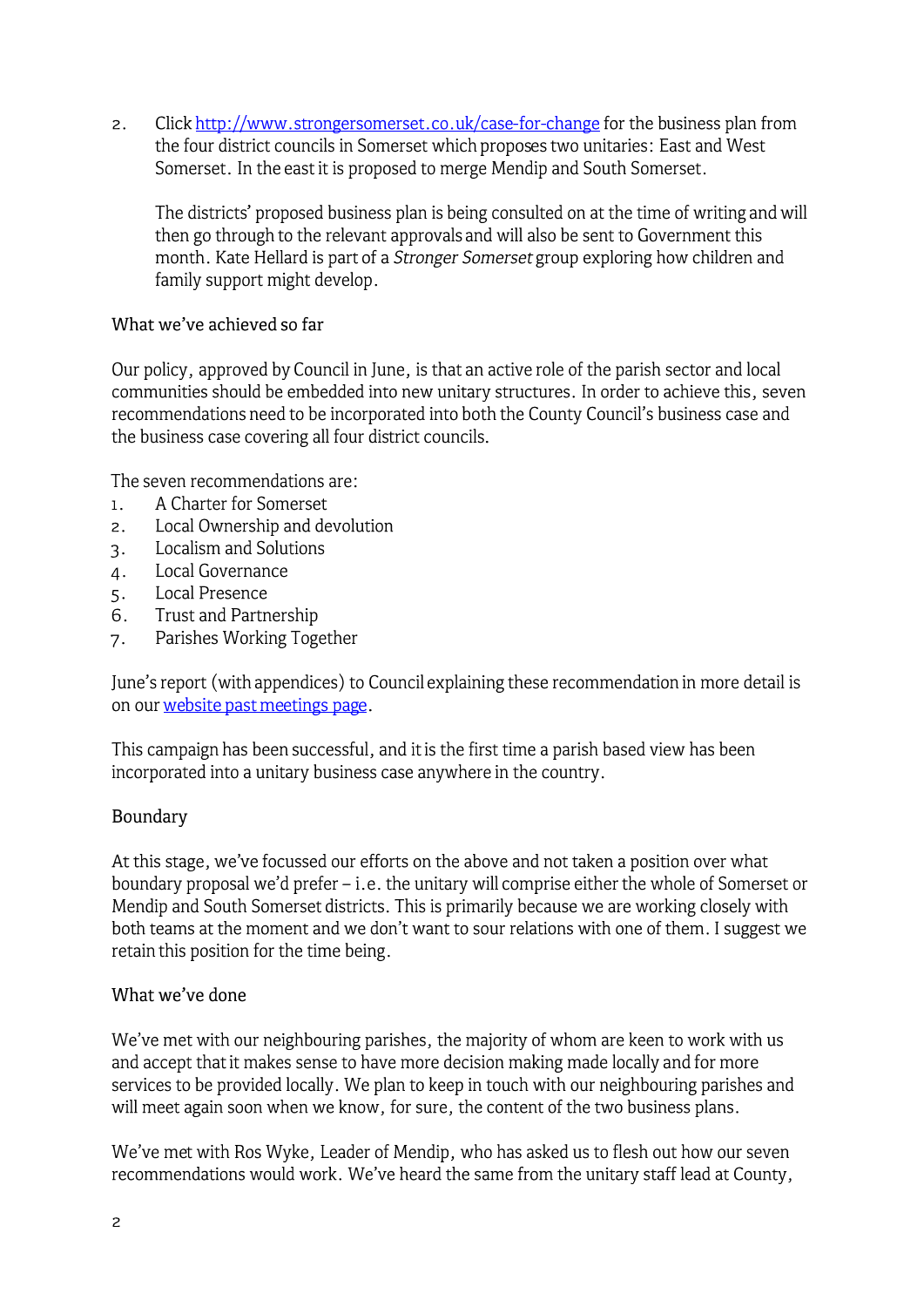Carlton Brand. And, in my role as a clerk and alongside other clerks from Somerset, the leaders of two western districts and the CEO of South Somerset asked for the same. I'm calling this "fleshing out" document, the second report for now.

### **Next** steps

Initially, I felt it was important to have the second report completed in time for recommendations to be incorporated in the revised business plans to be submitted by g December. This is less important now as the Government has confirmed that the unitary planning process is a year longer than I expected.

Even so, this second report still needs to be done. In a similar way as SALC and SLCC were the main funders of the initial report that resulted in the seven recommendations, I have approached SLCC (at the national level) asking if it would fund this second report. I believe that this report will prove valuable to thousands of parishes and many principal councils across the country as more counties turn unitary. SLCC has agreed to this and I am working with them to draft the brief and to secure a consultant to do this. It won't be our report, but I will be involved in managing the project as part of the SLCC.

I expect to be able to bring back to Council this second report (hopefully) for approval in January in time to influence the Government led consultation in Feb/March 2021. This consultation exercise is to ensure in the Government's mind that the business cases have the support of the community.

Thereafter, in June/July once the Government has decided on what business case to adopt, the detailed work preparing for the unitary will begin. Again, we should take the opportunity to engage with the group of current district and county representatives to ensure the unitary is planned and built in ways that ensure the local community and parish councils have the opportunity to influence local decision making. The second report will help us to explain to them how this should happen.

# Local Community Networks

If the new unitary goes ahead as expected, it seems likely that FTC will have an opportunity to contribute to some form of unitary led, local community network. These networks would operate across the unitary and our network would probably be based on Frome. I see that ensuring these networks are established, well-resourced and include, as an equal partner, parish councils is our main challenge.

# Due diligence

In parallel to all of the above, I'm also exploring what assets and liabilities Mendip and County have and working out how they are run, how much they bring in or cost to run etc in the context of whether FTC might be interested in taking them on. This has taken a back seat so far as the priority has been to influence the business plans.

One word of caution....